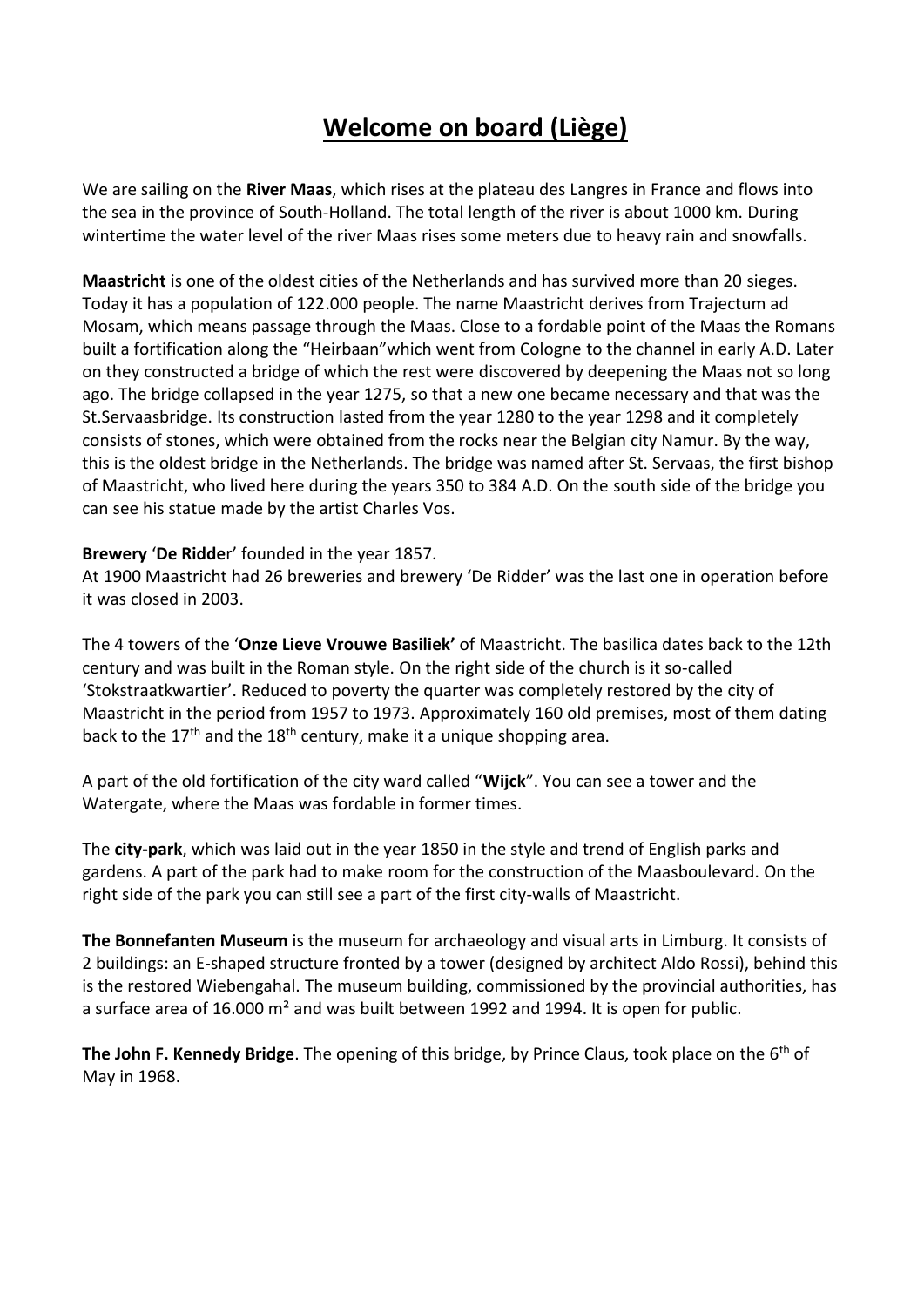The new provincial **government** building.The construction of this building lasted from March 1983 until October 1985. The official opening by Queen Beatrix took place on the 22<sup>nd</sup> of April in 1986. The cost of this gigantic building was 147.5 million guilders. Some new offices are established at the back of the government building. The University of Limburg, the academic hospital and the MECC, an exchange and congress centre are also located here.

**The St. Pietersberg** formed sixty to eighty million years ago and consists almost completely of marl. Already the Romans used this stone for construction purposes. The marl was got from subterranean pits and this is how a real labyrinth was created through centuries, with a total length of about 250 km. In World War 2 the 'Zonneberg-Labyrinth'was specially equipped to evacuate a large number of the Maastricht population. Electricity and a pumping-device for drink water were installed for that purpose. There was also a bakery, a chapel and a first aid post. You can visit a part of that labyrinth with a guide.

### **The church of St. Pieter.**

The church was built in the neogothic style in the year 1875. A small beautiful castle called 'De Torentjes'. It was built in the year 1526, by order of the friars'canon of St. Servaas, Nicolaas van Beyssel. This renaissance country-seat is a pure marl construction.

### **The village Heugem.**

In former times the village suffered a lot from the high water levels of the river Maas, but preventive measures were taken by canalizing the river. By the way, the church of Heugem owns the oldest bell in Maastricht, dating back to the year 1272.

# **The ruins Lichtenberg.**

The castle Lichtenberg was destroyed by the French in the year 1748. It said that in former days the Romans used this high point for their light-signals. In the year 1568 the Spanish duke Alva made the Lichtenberg castle his headquarters. The farmstead on the left was added in the year 1816.

The building called "**Huize Hoogenweerth**" dates back to the 15th century. It underwent several rebuildings of which the last one in the  $19<sup>th</sup>$  century was a radical one. The house was bought by the family of the industrialist Petrus Regout in the year 1904. It is now a restaurant.

# The factory of the **First Dutch cement industry** called *ENCI*.

The *ENCI* was founded in 1926 and went into production in the year 1928. The main raw material for the production of cement consists of limestone quarried out of St. Pietersberg. The hill is covered by a 16 meter thick coat of gravel and loess. The loess is partly used in the production of cement. The residue is used to restore the landscape of the cleared part of the St. Pietersberg.

With its 120 meters above the Maas level the hill called '**D'n Observant'** is the highest point of the St. Pietersberg. It completely consists of waste products and covers an area of 25 hectares. The ENCI planted tens of thousands of trees and bushes. On the hill are splendidly signposted walks and you having a magnificent view of the valleys of the Maas from its top. When excavating is finished, the ENCI will restore the landscape of the pit at their expense. St. Pietersberg will then have a lake covering 60 hectares, surrounded by 250.000 trees and bushes.